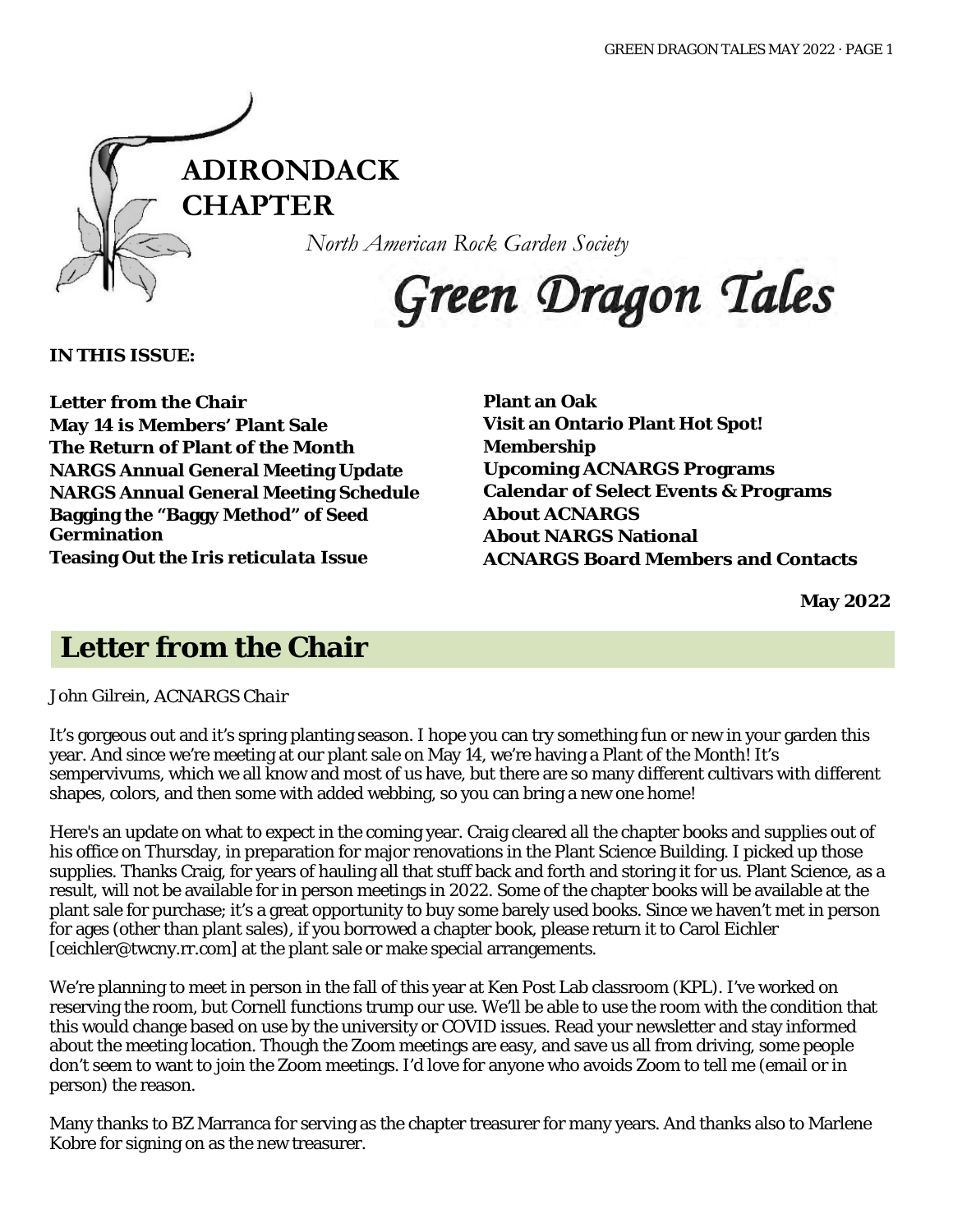The Wurster Garden continues to be maintained by the chapter, thanks to Carol Eichler who has coordinated a team of volunteers a few times this spring for spring clean up and just recently a planting party. We appreciate your work in keeping up this garden. The Wurster Garden is a testament to how one can have a nice rock garden with minimal input of labor, compared to a more intensive perennial garden.

Happy Gardening!

# **May 14 is Members' Plant Sale**

#### *Carol Eichler, Plant Sales Chair*

Although our spring has been on again/off again, regardless of the weather we are holding a spring plant sale – member only - on Saturday, May 14. Because covid is still very much with us, we will play it safe and keep this sale limited to our members. You can join or renew your membership at the sale. Why not bring a friend and treat them to a membership? Our plants sales fill many purposes – sharing, socializing, learning about new plants, but it's good to keep in mind it is also is a significant source of income for the Chapter Please come prepared to buy plants.

**Covid precautions:** We will follow the Tompkins County Department of Health covid guidelines. Currently TCHD continues to "urge mask wearing for all individuals while indoors and around others, as well as other precautions to stop the spread of COVID-19." Since we will be outdoors, to mask or not to mask is up to you but consider we will be outdoors. We do, ask for the consideration of others, that everyone attending be vaccinated.

Limiting the sale to our members will keep the sale small and presumably much safer from covid infection. An added benefit is that it will be more relaxed and give us more time to spend with each other – something that's been lacking with our zoom program meetings.

We have reserved the same large pavilion at Myers Park, near the marina. (snow blizzard or flooding notwithstanding). Unless you are a resident of the Town of Lansing, you will be charged admission of \$7 per car.

**Volunteers:** Thank you to those who answered the call for helping with set-up, cashiering, and clean-up. I could still use 1 or 2 more people to assist with clean-up.

Afterwards, we'll enjoy a bring-your-own bag lunch with beverages and dessert provided and an optional tour to Bill and Mary's garden nearby. See the schedule below.

#### **Here is the schedule**

| May $6:$       | Last date to submit what plants you are donating to John Gilrein                            |  |  |
|----------------|---------------------------------------------------------------------------------------------|--|--|
|                | (basecamp@alum.syracuse.edu)                                                                |  |  |
| May $9:$       | Advance plant list sent out                                                                 |  |  |
| May $14$ :     | 9:00 a.m. Set-up begins at Pavilion B at Myers Park, Lansing                                |  |  |
| $10:30$ a.m.   | Sale begins no earlier than 10:30 but may be closer to 11; local protocol will be observed  |  |  |
|                | (masking/social distancing)                                                                 |  |  |
| $12:30$ p.m. S | Sale concludes (approximately); Bring-your-own bag lunch optional 1:30 p.m. Clean-up (if we |  |  |
|                | run ahead of schedule, clean-up and tour will also be earlier)                              |  |  |
| $2:00$ p.m.    | Tour the Stauble/Stark gardens at 232 Cedar Cove Rd., Lansing (time approximate)            |  |  |

**Donating Plants** You do not need to donate plants to participate in the sale. We need buyers too! Now is the time, if you haven't already started, to pot up plants to donate to the sale. To minimize the spread of jumping worms, remember to bare-root each plant before potting up into a soil-less potting mix. (If you do not have jumping worms in your garden, we also suggest bare rooting and planting again before transplanting. Label your plants in advance please.

What plants should you bring? That is a hard question to answer but we suggest you offer plants that you value that are not so common that they are likely to already be in our gardens. Also, while you may be able to bring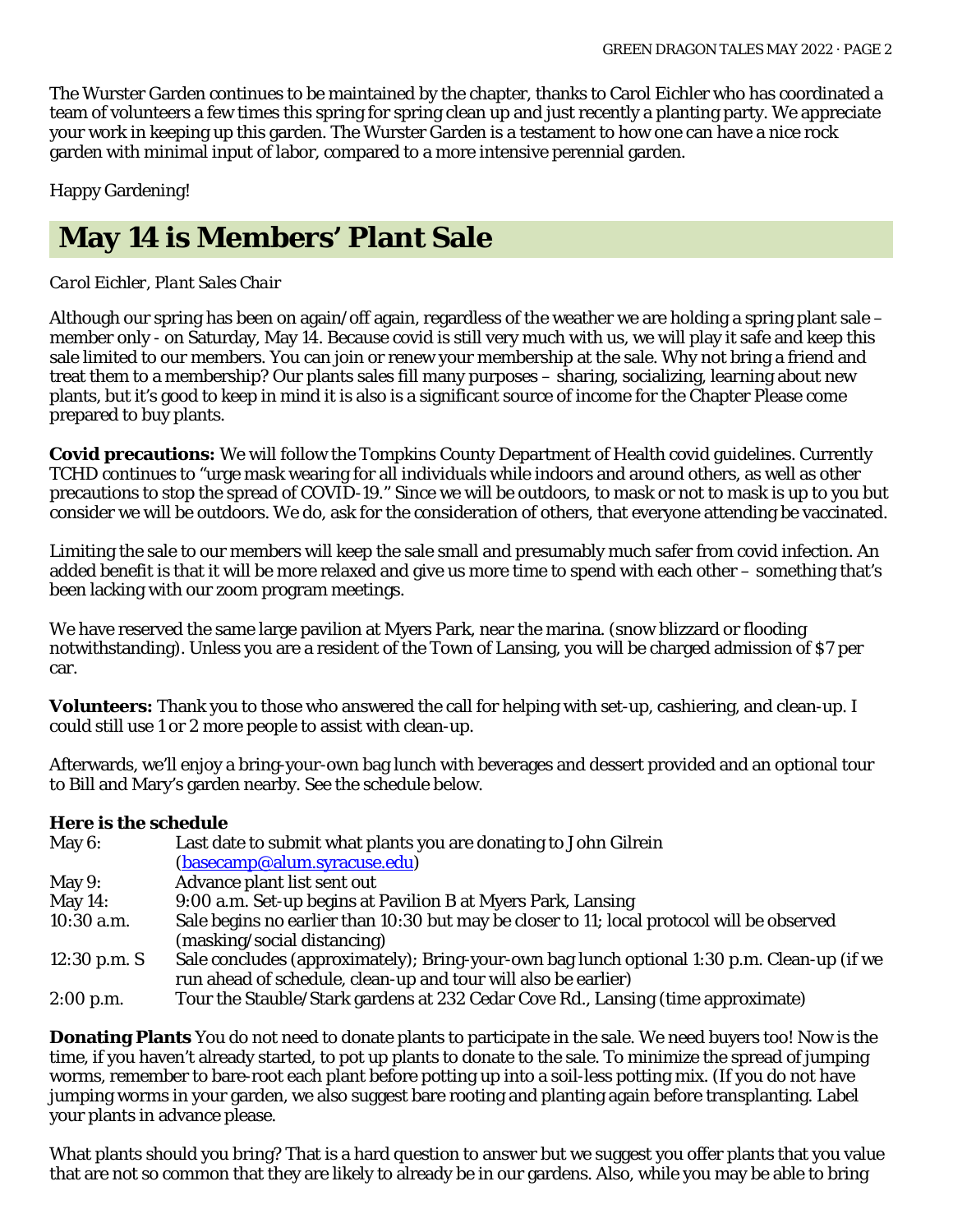20 of something, don't. With such a limited "customer-base," think small quantities.

If you are not planning to attend, feel free to donate plants and arrange for a fellow member to bring them. OR drop them off at David Mitchell's downtown Ithaca house, at 402 Esty Street.

**Plant of the Month Too!** Yes, plant-of-the-month is back and will be offered. These plants (see separate article) will have a set price.

**Submit your Plant List by May 6th** To help eliminate the frenzy and crowding that typically occurs at our sales, we will send out a Plant Sale List in advance. Study this and build your wish list. John Gilrein will be compiling a list of plants for sale. We will want to know quantity, Plant name - Latin, Common name, type of plant (that is rock garden/trough, perennial, tree/shrub, houseplant, etc. Don't fret if your list is incomplete; it is meant merely to facilitate smooth operation of the sale. Late additions can be talked about at the sale.

**Setting up Day of Sale:** Set-up always seems to take a long time so we will begin at 9:00 a.m. Anyone arriving early to help will be given "plant donor priority" status. As with last year, we have reserved Pavilion B, which is a large, roofed pavilion. (see map), near the large playground.

Plants will be arranged alphabetically by Latin name (if known) or common name on tables so labeled. As you arrive, we ask that you to your plants on the appropriate table. Any special plants or large specimens you bring should be placed on the bid table.

**Sale Begins (no earlier than 10:30 a.m.) and Procedure** When you arrive, remember to sign-in. Like we've always done, we will open the sale "grab" to a limited number of people at a time, giving priority in the 1st two rounds to those who donated plants or who helped with early set-up. The sale will now start to resemble past years, allowing 2 plants per person in Round 2, 3 plants in Round 3, until eventually the sale is open to all for an unlimited number of plants.

Set-up always seems to take longer than we expect but we will aim to start no earlier than 10:30. The more helpers we have, the sooner we can start. Set-up takes a long time; the sale happens quickly. We may pause periodically to allow time to highlight special plants and for a mid-sale browsing break.

**Auction Table:** Extra special plants will be placed on the auction table for a silent auction. We will take some time to talk about items on the bid table. Your number on the sign-in sheet is also your number for the bid table. The bid table is open until last call when the silent auction is closed.

Since we are planning to liquidate our Chapter library, we will be offering books for sale at both the auction table and most likely a table with individual priced books.

**Pricing Simplified** To keep pricing simple and to save time, prices will be determined by pot size: 2-inch pot =\$2, 3-inch pot = \$3, 4" pot \$4, etc. We will use colored pricing sticks for plants in pots that we feel are underor over-priced based on pot size. Hopefully this won't complicate things! With bargain prices, I hope no one will complain. Compared to plants at a commercial nursery, our plants are bargain-priced.

**Checking out:** We hope to streamline check-out this year. Out of consideration for the cashier (who wants to fully participate in the sale too), you will not be able to check-out and pay until the auction has closed You can help speed up check-out by calculating what you owe in advance. We will supply notepaper for you to jot down your items. You can use the calculator on your cell phone to determine your total. By the way, we are looking for a cashier this year. Could that be you?

**After Sale Lunch and Clean-up** After paying for your plant purchases with the cashier, it's time for lunch! Bring your own lunch, your own water to stay hydrated. We will provide dessert and beverages.

**An Optional Garden Tour** To top off the day, after clean-up Mary Stauble and Bill Stark have invited us to tour their garden. They live a short drive away at 232 Cedar Cove Rd., Lansing. Since our visits in 2019 and 2021 there have been significant changes.The rock garden should be blooming away!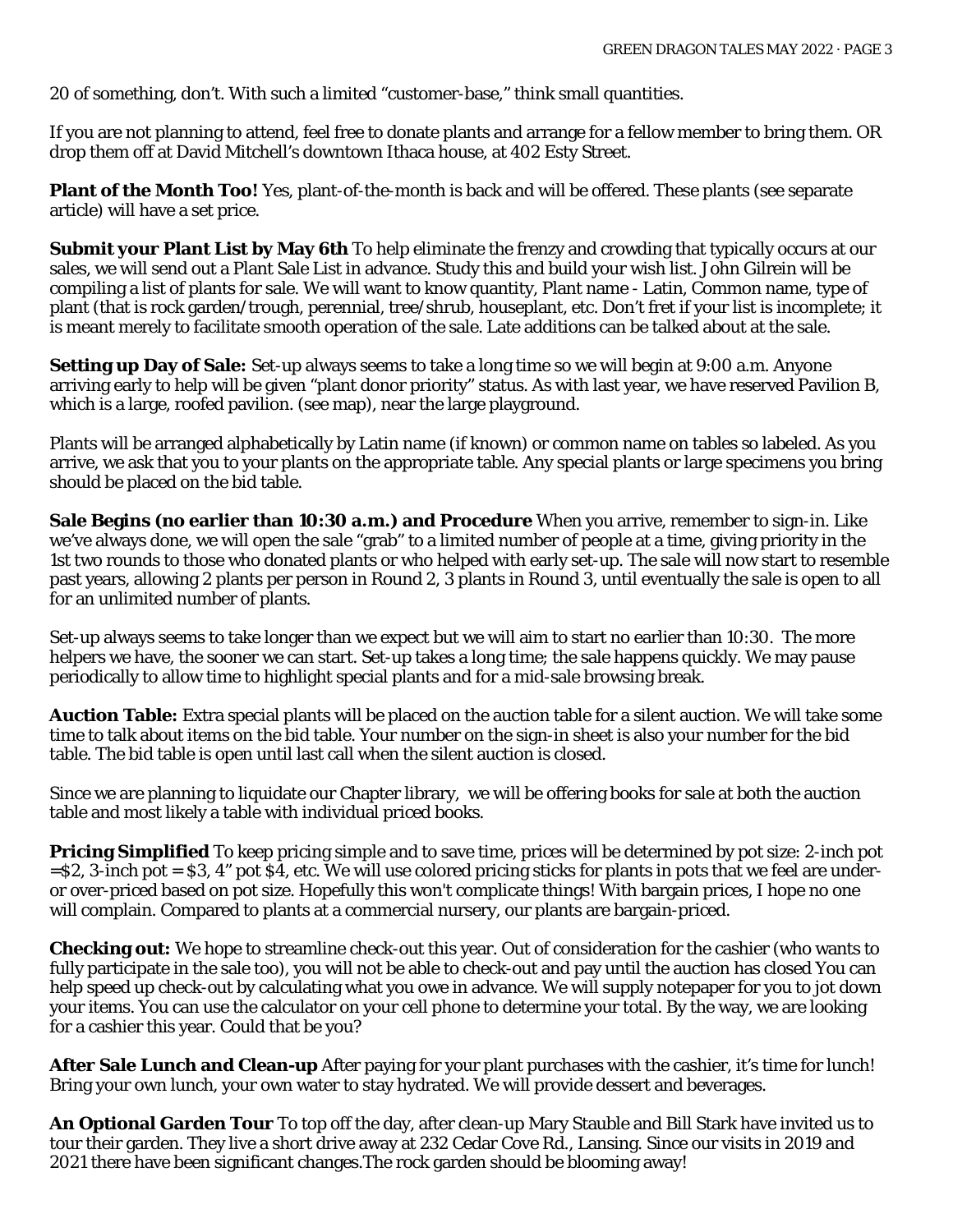**How to get to Myers Park and the Pavilion** Getting to Myers Park is a bit complicated because the Route 34B bridge over Salmon Creek is closed. Bill Stark has supplied these directions: Ignore the detour signs that are posted and stay on 34B. Continue on 34B (north or south) until you reach the barricades at the bridge and then take Myers Road, which crosses Salmon Creek west (downstream) of the main 34B bridge and then loops back to 34B. The entrance to Myers Park is at the stop sign on Myers Road next to the railroad tracks (at the bottom of the hill). This short detour will only take a couple of minutes. The official detour will take about 45 minutes. Yikes!

To get to Pavilion B, near the playground, take the one-way road in the park that loops around to this shelter. The Park has no GPS coordinates that I could find.

**How to get to Bill and Mary's from Myers Park** It takes 10 minutes to drive from Myers Park to our garden: Ignore detour signs. As you drive out of the park, turn left after the railroad tracks onto Myers Road and drive up the hill to 34B. Turn left on 34B north and drive about 5 miles. Turn left onto Algerine Road (after the fire station) and drive towards the lake about 1 mile. Turn right onto Cedar Cove Road. Cedar Cove is a gravel road with a small sign set back about 12 feet — so it's hard to see. Take right forks on Cedar Cove until you see our sign "232 Cedar Cove" at the top of our driveway. Our house has a patina green metal roof. There is a parking area at the top of the driveway. Enter the garden between the two large rocks on the driveway that are in front of the house.

### **The Return of Plant of the Month**

#### *Marlene Kobre, Plant of the Month*

It feels right to celebrate the return of Spring with the return of our POM Program made possible by the return of an in-person gathering of members for our May plant sale. The POM offering for May 2022 includes a tantalizing range of cultivars from the genus Sempervivum, whose name means "forever alive"— and for good reason, given its tolerance of extreme temperatures and drought. Its tufted succulent leaves form colorful rosettes that reproduce by offshoots that can spread into a mat given enough sun and well-drained soil.

The rosettes are usually bi-colored, often in shades of red, burgundy, purple, green, even yellow and gold in more recent hybrids. The hue often changes with the seasons, with some cultivars at their best even in winter. In mid-late summer the mature rosettes will produce their star-shaped flowers, exotically colored in shades of red, yellow, and pink, perched at the top of thick succulent stems. Sadly, the plants are monocarpic, meaning the rosettes die after flowering; more happily they leave behind many next-generation rosettes to ensure your semps are indeed "forever alive."

It's not often that such remarkable beauty is so easily cultivated. They require only a gritty, well-drained soil in a sunny spot. Some people grow them in coarse sand, and you can plant them in the ground, in troughs, or in individual containers as a way of showcasing the subtle beauty of so many of the cultivars.

**Please Note:** The plants came bare-rooted, and some were single rosettes while others were already forming clumps. That's why they are planted in different sized pots. But all are named cultivars. To simplify our check out process we are pricing all of them at \$3, a bargain even for a single rosette. Leaving them in their pots for a while longer will help to ensure they have well-established roots.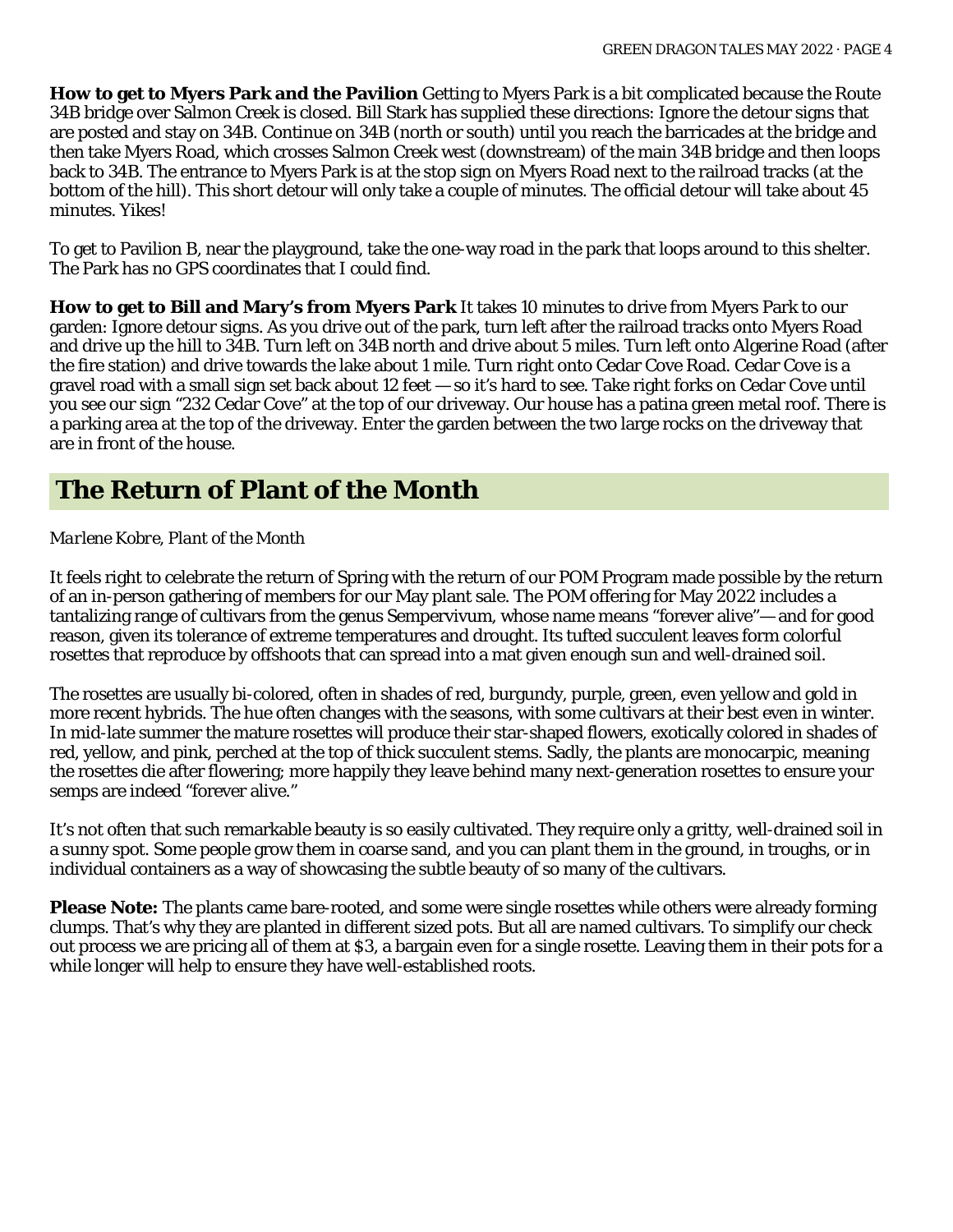# **NARGS Annual General Meeting Update**

#### *Carol Eichler, Plant Sales Chair*

We're closing in on the last few weeks before NARGS members from throughout the US, Canada, and perhaps beyond, converge upon Ithaca for the annual general meeting. Our guest speakers - Sue Milliken and Kelly Dodson from Far Reaches Farm and Botanical Conservancy in Washington State and Eleftherios Dariotis, plantsman and nursery owner from Greece – are well-known within the gardening community for their plant explorations and botanical knowledge. Locally, our resident expert on native plants and an explorer in his own right, F. Robert Wesley, will speak about the native orchids of New York State, of which there are many. These speakers were selected especially to resonate with our theme, "Alpine Visions: Exploration and Inspiration."



Ten of our members have registered to attend (and we still have

space available if you still want to register). We're up to 45 Chapter members who have agreed to volunteer. Volunteers are invited to attend our talks and I hope many will take advantage of this. All members are invited to attend the Tuesday and Wednesday afternoon plant sales (seven local and out-of-town specialty nurseries) and book sales.

This is a rare opportunity to attend a national NARGS meeting without the expense of travel. This meeting is right here on our own turf (the last time we hosted was twenty years ago). Come see what it's all about!

# **NARGS Annual General Meeting 2022**

#### *Carol Eichler, Plant Sales Chair*

#### **Alpine Visions: Exploration and Inspiration Program Itinerary for Registrants as of 1/31/2022 with approximate times**

| <b>Tuesday, June 14</b>                                                            |                                                                                             |  |  |  |  |
|------------------------------------------------------------------------------------|---------------------------------------------------------------------------------------------|--|--|--|--|
| $8:00 - 3:30$                                                                      | Pre-AGM motor coach tour to 3 Syracuse area                                                 |  |  |  |  |
|                                                                                    | gardens                                                                                     |  |  |  |  |
|                                                                                    | (add-on to registration fee is \$55 which includes lunch and transportation by coach); we   |  |  |  |  |
|                                                                                    | have capacity for 50 people so we may be able to open this trip up to non-registered people |  |  |  |  |
| $2:00 - 6$ pm                                                                      | AGM check-in officially opens, Robert Purcell                                               |  |  |  |  |
|                                                                                    | <b>Community Center</b>                                                                     |  |  |  |  |
| $3:30 - 5:30$ pm                                                                   | Plant sale and book sales, 7 vendors represented,                                           |  |  |  |  |
|                                                                                    | Multi-purpose Room, Townhouse Community Center **                                           |  |  |  |  |
| $5:00-6$ pm                                                                        | Reception and cash bar                                                                      |  |  |  |  |
| 6:00 0 7:00pm                                                                      | <b>Dinner at Morrison Hall</b>                                                              |  |  |  |  |
| $7:00 - 9:30$ pm<br>Evening Program, Multi-purpose Room, Appel Community Center ## |                                                                                             |  |  |  |  |
|                                                                                    | <b>Welcome by ACNARGS &amp; Cornell Botanic Gardens</b>                                     |  |  |  |  |
|                                                                                    | Talk #1 F. Robert Wesley, Cornell Botanic Gardens on NYS Native Orchids                     |  |  |  |  |
|                                                                                    | Talk #2 Sue Milliken & Kelly Dodson of Far Reaches Farm                                     |  |  |  |  |
|                                                                                    |                                                                                             |  |  |  |  |

| <b>Wednesday, June 15</b> |                                                                                            |  |  |  |
|---------------------------|--------------------------------------------------------------------------------------------|--|--|--|
| $8:00 - 4:00 \text{pm}$   | All Day Field Trips to 2 private gardens and a nature walk in one of our gorges, lunch and |  |  |  |
|                           | transportation provided                                                                    |  |  |  |
| $4:30 - 6:00 \text{pm}$   | Plant sale and book sales, Multi-purpose Room, Townhouse Community Center **               |  |  |  |
| $6:15 - 7:30 \text{pm}$   | Catered dinner w/cash bar, Multi-purpose Room, Appel Community Center with evening         |  |  |  |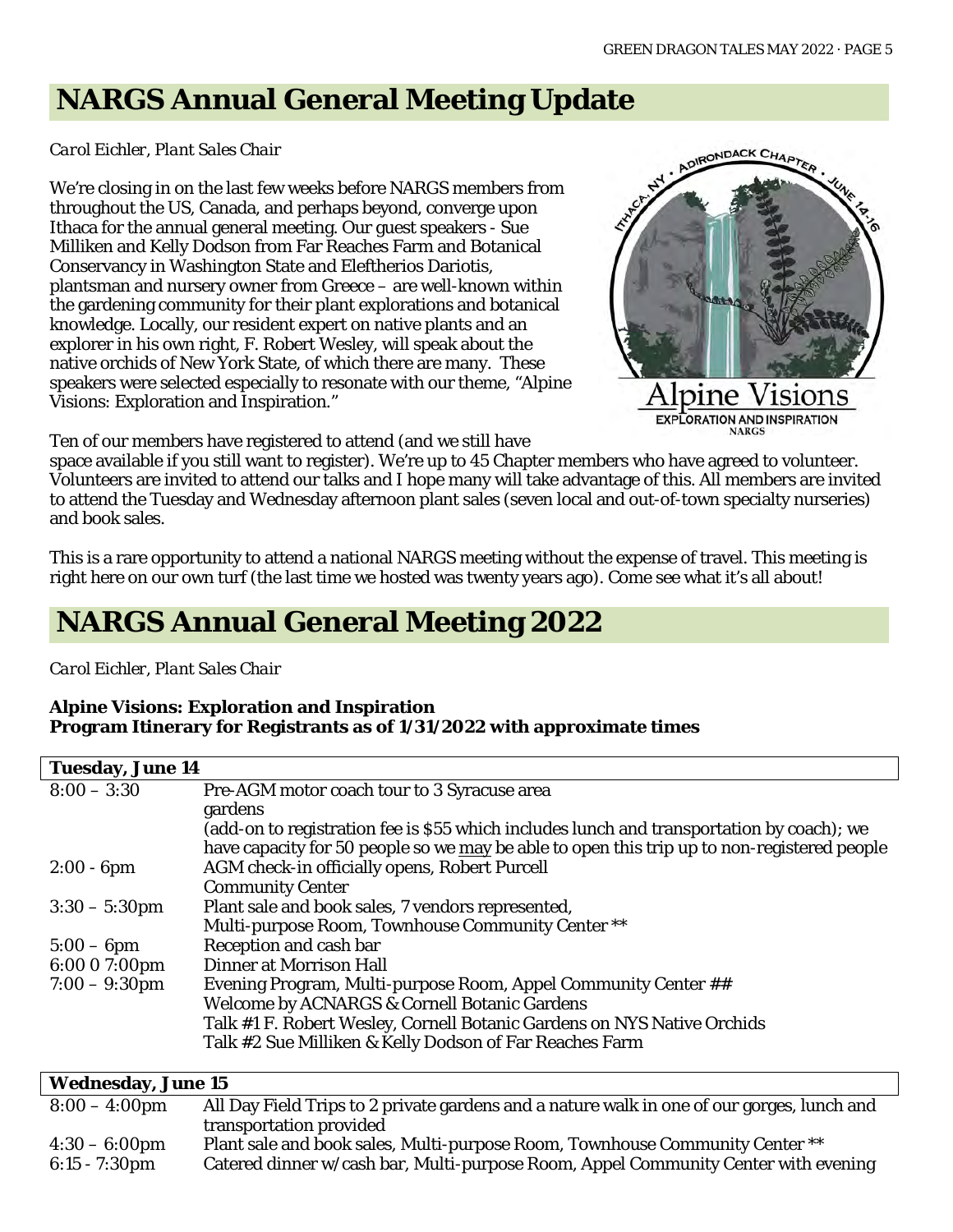#### program to follow 8:00 – 9:00pm Evening Talk #3 Keynote Eleftheris Dariotis, same room ##

| <b>Thursday June 16</b>                           |                                                                                      |  |  |  |  |
|---------------------------------------------------|--------------------------------------------------------------------------------------|--|--|--|--|
| $9 - 10:00$ am                                    | Talk #4 Sue Milliken & Kelly Dodson, Far Reaches Farm ##                             |  |  |  |  |
| $11 - 12:30 \text{pm}$                            | Self-guided tours at Cornell Botanic Gardens with docent on hand to answer questions |  |  |  |  |
| $12:30 \text{pm}$                                 | Free time, lunch when you wish, and dinner "on-your-own"                             |  |  |  |  |
| $7:00 - 9:30$ pm<br>Reconvene for evening program |                                                                                      |  |  |  |  |
|                                                   | Talk #5 Eleftheris Dariotis ##                                                       |  |  |  |  |
|                                                   | <b>AGM Officially Ends</b>                                                           |  |  |  |  |
|                                                   |                                                                                      |  |  |  |  |

#### **Friday June 17**

10:30 – 4:00pm Optional "On-your-Own" visits to ACNARGS members' gardens

Additional items for the schedule: preview of *The Crevice Garden*, book by Kenton Seth and Paul Spriggs, NARGS annual meeting and awards, sneak peak at the 2023 NARGS AGM in Nova Scotia

\*\* Open to all 2022 ACNARGS members ## Open to all ACNARGS AGM volunteers

Because we have now booked a much larger auditorium for the talks, we are able to open all the talks to our volunteers. You are welcome to attend as many as you wish. There are five talks altogether – two by Eleftherios Dariotis, two by Sue Milliken and Kelly Dodson, and one by F. Robert Wesley.

### **Bagging the "Baggy Method" of Seed Germination**

#### *Carol Eichler, Plant Sales Chair*

In the January issue of *Green Dragon* I wrote about Robert Pavlis' YouTube channel "Gardening Fundamentals." Altogether he has recorded over 200 gardening videos on various topics of which no less than 32 are about techniques for growing plants from seed.

I got very excited about his baggy method for seed germination. It seemed a very efficient way to first place seeds on a moistened paper towel, place in a plastic bag, provide a moist, cold period as needed, and then as the seed germinates – before your eyes, you plant the young seedlings. With this method, one could easily package and store 25, 50, 100, or more in a space no bigger than a shoebox.

I tried his technique and am not a believer. At least, I would not suggest it for extra tiny seeds as is the case for many tiny rock garden plants. Maybe I just ran out of patience but I got no germination and many of the seeds deteriorated (were they too fragile or maybe they weren't viable?).

I ended up planting out into pots after all. It was no easy task separating the seeds from the paper towel and in some cases I kept the seeds on the towel and planted the whole thing. I'll see how that turns out (I'm not optimistic).

I can see this method might work for much larger seeds like those for the vegetable or traditional flowerbed. I've used this method to perform germination tests on old seed for example. But, at least from my one (bad) experience, I do not recommend this method for seeds of rock garden plants. Oh well, it sounded easy and a bit too good to be true.

I'd love to hear if any of you have had success with this method.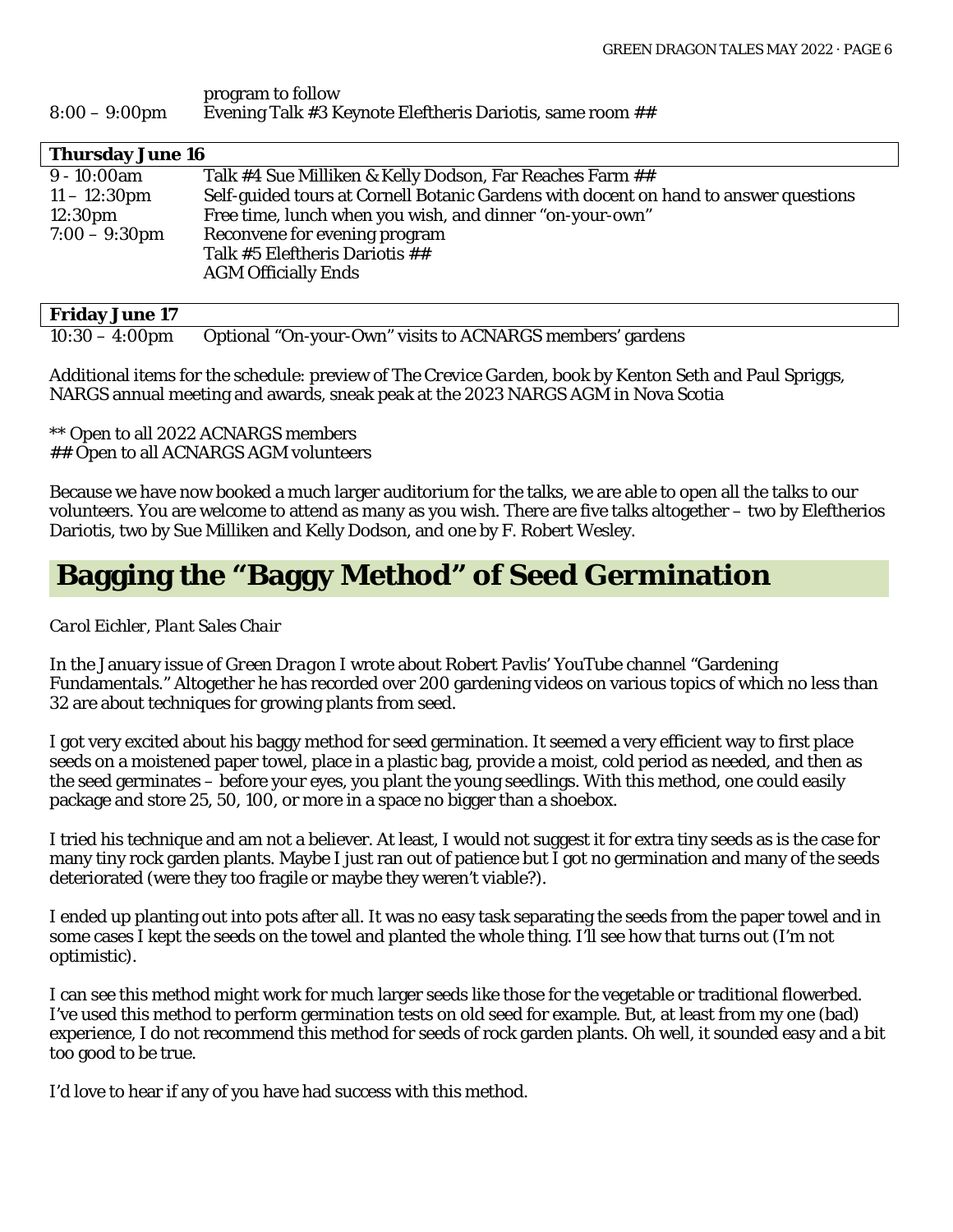# **Teasing Out the** *Iris reticulata* **Issue**

#### *By Pat Curran*

My iris picture in the most recent newsletter was misidentified as *Iris reticulata*. It's actually *Iris histrioides* 'George' which has naturalized nicely at my house.

I have planted many *Iris reticulata* over the years and have only about three plants surviving. They flower well the first year and then persist only slightly as foliage. However, they do appear to be partially deer-resistant. Years ago, before Nigel installed our deer fence, I had a planting of the early 'snow crocus' species crocus completely consumed by some herbivore, which skipped over the *Iris reticulata* growing with it. Since crocus need their foliage to form a new corm for the next season (they do not have a persistent 'bulb'), my crocus planting went from 60 to 3 the following spring.

That newsletter also featured a picture of *Iris histrioides* 'Katharine Hodgkin'. I have heard from several members that this is persistent for them and also spreads somewhat. It is also a good forcer. I force a lot of different spring bulbs every winter for blooms in February and March and have had good luck keeping the foliage growing in a sunny cool window. Later on I transplant the bulbs into the landscape, and they generally rebloom the following spring. Crocus, hyacinths, daffodils, and various 'minor' bulbs are all easy forcers. Tulips require more cool rooting time and brighter light to prevent legginess, but the species and the shorter hybrids will usually force well.

I googled a little and was surprised to find that both of these iris cultivars are actually hybrids. Supposedly they need really good drainage. Well at my house, 'George' is seeding into a quite moist/damp pathway, so I don't think it's that fussy. It may not produce much seed this year, due to that sudden cold snap March 28-30 when I had overnight lows in the mid-teens that blasted the petals at least.

Let's hear your experiences with these bulbous spring irises.

[https://www.chicagobotanic.org/plantcollections/plantfinder/iris\\_histrioides\\_george--george\\_reticulata\\_iris](https://www.chicagobotanic.org/plantcollections/plantfinder/iris_histrioides_george--george_reticulata_iris)

#### *Iris histrioides* 'George' [| Chicago Botanic Garden](https://www.chicagobotanic.org/plantcollections/plantfinder/iris_histrioides_george--george_reticulata_iris)

George Reticulata Iris (*Iris histrioides* 'George'): is among the first of the very early spring flowers to come into bloom in the Chicago area. George is actually a hybrid between *Iris reticulata* and *Iris histrioides* and combines the early flowering of histrioides with the robust vigor of the reticulata parent. The flowers are composed of three upright petals known as flags and three petals that hang down, known as falls. The dark purple falls contain a blotch of white edged in yellow, known as a nectar guide. [www.chicagobotanic.org](http://www.chicagobotanic.org/)

[https://www.missouribotanicalgarden.org/PlantFinder/PlantFinderDetails.aspx?taxonid=256220&isprofile=](https://www.missouribotanicalgarden.org/PlantFinder/PlantFinderDetails.aspx?taxonid=256220&isprofile=0&gen=Iris) [0&gen=Iris](https://www.missouribotanicalgarden.org/PlantFinder/PlantFinderDetails.aspx?taxonid=256220&isprofile=0&gen=Iris)

[Iris 'Katharine Hodgkin' -](https://www.missouribotanicalgarden.org/PlantFinder/PlantFinderDetails.aspx?taxonid=256220&isprofile=0&gen=Iris) Plant Finder

Culture. Easily grown in average, consistently moist, well-drained soils in full sun to part shade. Soils should be moist during the spring growing/blooming season, but needs to become relatively dry during the summer dormant season in order for the bulbs to set buds for the following year. www.missouribotanicalgarden.org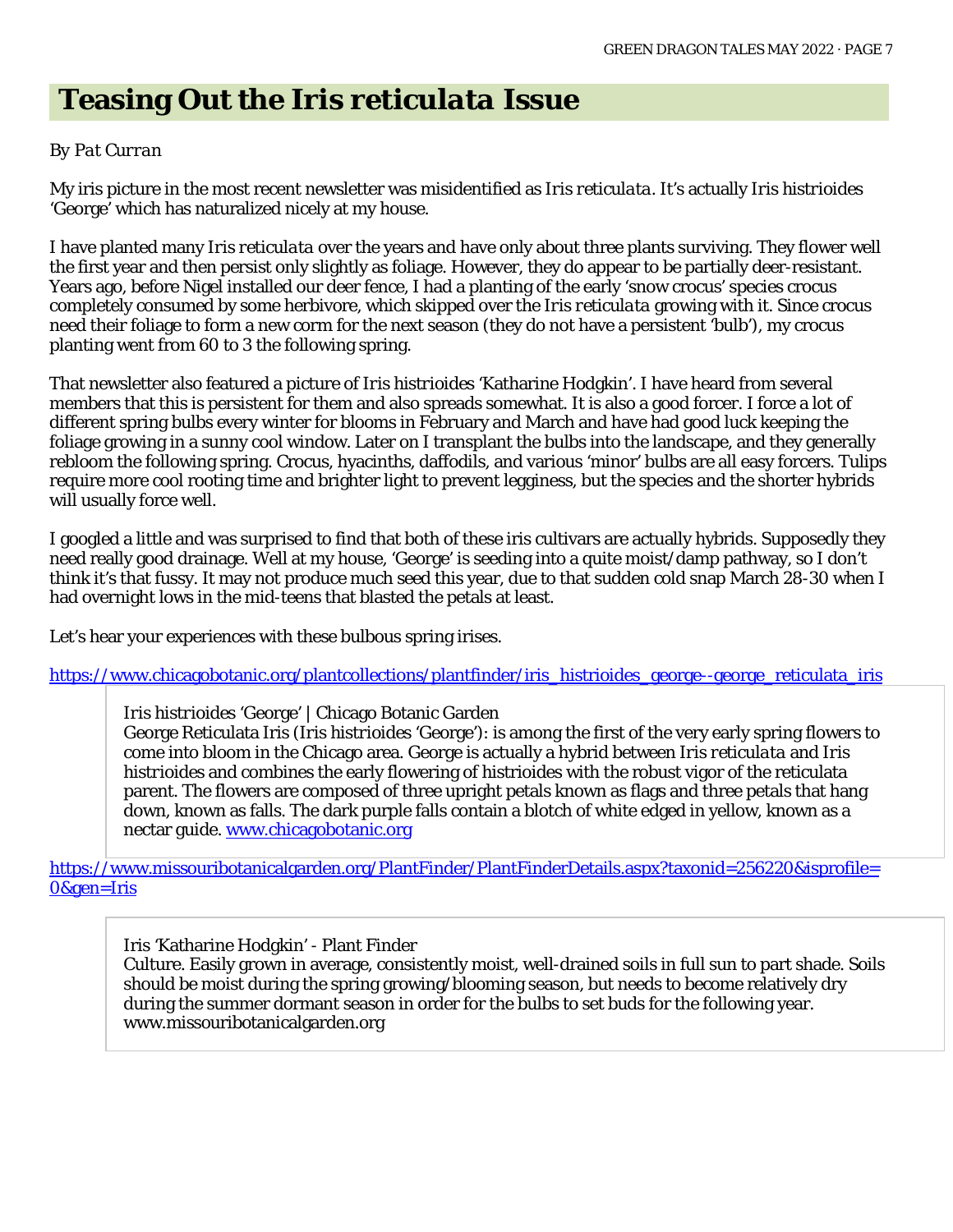### **Plant an Oak**

#### *John Gilrein, ACNARGS Chair*

A recent YouTube video by Doug Tallamy inspired me to write this article. Doug Tallamy is an entomologist and professor at the University of Delaware, and a promoter of native plants. He's also the author of several books including *Bringing Nature Home*, *Nature's Best Hope* and *The Nature of Oaks*. There's a very convincing video on YouTube he did regarding planting native oak trees to support native birds: [https://www.youtube.com/watch?v=vAJccYWtTak.](https://www.youtube.com/watch?v=vAJccYWtTak) Why oaks? Oak trees support the greatest variety of caterpillars of any native tree, which our native birds harvest to feed their young. Even birds that primarily consume seeds feed their young caterpillars, and one bird family can consume thousands of caterpillars.

I have long been a fan of oak trees, so I'm not a completely unbiased promoter. There are around 90 species of oaks in the US, with the highest diversity in the southeast and southwest, including large trees and shrubby ones as well. Our local oaks are divided into two groups, the red oaks (whose leaves have pointed lobes with bristle tips, e.g. *Quercus rubra*/red oak) and white oaks (whose leaves have rounded lobes and lack bristles, e.g. *Quercus alba*/white oak); the distinction is helpful mostly related to identification. Oak trees tend to be deeply rooted and generally have a strong branching structure, which is more resistant to wind damage and splitting. They are more compatible with gardens than some common trees, like Norway maple (*Acer platanoides*) renowned for shallow roots and lifting sidewalks. Most oaks are taprooted and don't do well with transplanting, except when young (*Quercus palustris*/pin oak is an exception). My favorite book for tree identification is *The Sibley Guide to Trees*.

Some of characteristics of oaks may affect where you would plant them. A large oak will drop many acorns below the canopy; acorns are good food for wildlife, but these may drop over a period of several weeks. Oak leaves are sturdier than maple leaves and more resistant to packing into a dense mat; this is good for woodland plants, but the leaves do sail around in the wind. My red oak doesn't drop all its leaves at once (I prefer to mow them into the lawn rather than raking). Some oaks are tardily deciduous (swamp white oak, shingle oak), with the many of the leaves not falling until spring. I like seeing the old leaves remaining on the trees in shades of tan to rust. The video in the link suggests that this trait developed to deter browsing.

All of our oaks in New York, except those found in the pine barrens, are large trees which may grow over 100 feet tall; some can live for hundreds of years. White oaks growing in an open meadow can grow broader than tall with huge limbs the size of tree trunks, a result of not competing for sunlight. Though oaks prefer growing in sunny conditions, our oaks will grow well with partial sun. All the oaks I include are hardy to at least USDA zone 4. Though attracting caterpillars may sound like a problem, most of the caterpillars supporting our local birds are not present in large numbers and you may not even notice caterpillar damage on your trees (I have several large oaks and haven't been aware of problems with caterpillars).

Though the native oaks in the table below are adaptable trees, I'd suggest not planting and oak in a habitat at odds with it's natural one, i.e. don't plant a chestnut oak in a seasonally wet meadow, and don't plant a pin oak on a dry sandy ridge. Pin oaks and scarlet oaks prefer acidic soils, the other oaks tolerate a wider range of soil pH. Oaks are sometimes considered slow growing trees; red oaks grow moderately quickly, some of the others grow more slowly. Some exotic oaks also grow well here but they may not be as beneficial for native wildlife. Oaks will also hybridize with other species; I'm not sure if there are native hybrids that are equally beneficial for wildlife.

If you don't have room for a full size oak tree, you could considering coppicing an oak: let it grow to 10-15 feet tall, then cut it down to close the ground, and let the shoots grow into a shrub (this has worked for years in a relative's hedgerow). The Ithaca area is a good place to see oak trees, both those growing naturally and trees planted by the city, which has quite a good tree planting program. In addition to supporting caterpillars, other insects, and birds, oaks also feed plenty of other wildlife including squirrels, turkeys, ducks, and bears. Fall color of trees is variable, depending on the health of the tree, habitat, and rainfall. The last three trees in the table have more muted fall color in the yellow-tan-brown range.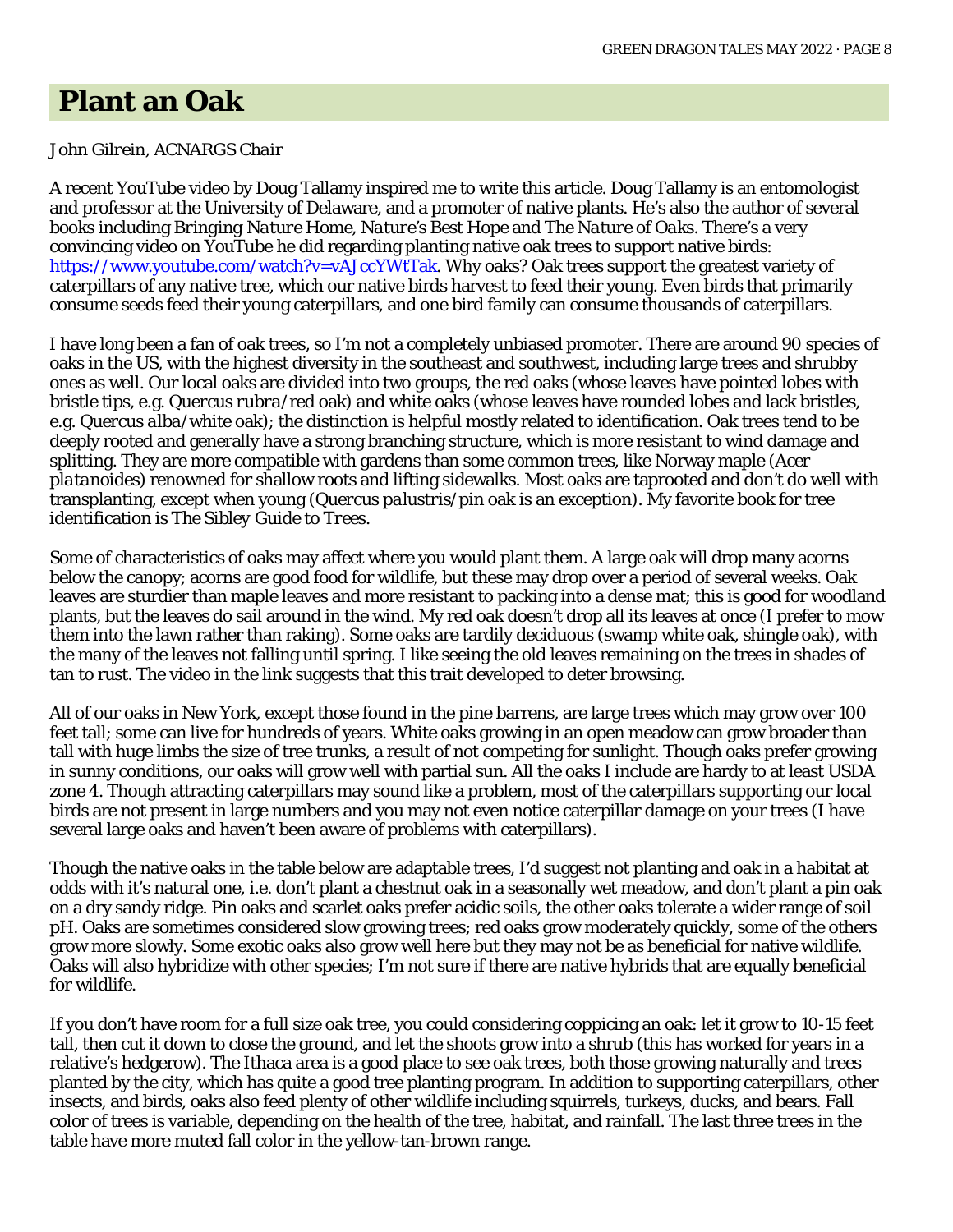| <b>Tree Name</b>                  | Group | <b>Habitat</b>      | <b>Fall Color</b>               |
|-----------------------------------|-------|---------------------|---------------------------------|
| Red oak (Quercus rubra)           | red   | Normal to dry       | brick red to scarlet            |
| Black oak (Quercus velutina)      | red   | Dry to normal       | yellow brown to reddish brown   |
| Scarlet oak (Quercus coccinea)    | red   | Dry to normal       | brilliant red                   |
| Pin oak (Quercus palustris)       | red   | Moist to normal     | deep red to bronze              |
| Shingle oak (Quercus imbricaria)  | red   | Normal to dry       | red-brown to yellow-brown       |
| White oak (Quercus alba)          | white | Normal to dry       | brown to wine-red to orange-red |
| Burr oak (Quercus macroarpa)      | white | Normal to moist     | golden to yellow-brown          |
| Swamp white oak (Quercus bicolor) | white | Moist/wet to normal | yellow, bronze, red-purple      |
| Chestnut oak (Quercus montana)    | white | Dry to normal       | orange-yellow, yellowish-brown  |

Oaks are easy to raise from acorns, but you should either expect to plant many extra acorns or protect them from the voracious wildlife. White type oak acorns tend to be taken more quickly by the critters than the red type acorns, due to a lower tannin level. Or you can buy seedling trees. Some mail order sources are Chief River Nursery in WI, Musser Forests in PA, and Reeseville Ridge Nursery in WI. A good local source for potted trees is White Oak Nursery near Canandaigua, NY; White Oak grows in small quantities, so best to order ahead online. Shipping potted trees is expensive, so a better option may be to drive to the nursery (need to schedule this in advance) for pickup (information about the nursery is available on the website whiteoaknursery.biz).

# **Visit an Ontario Plant Hot Spot!**

*By Anna Leggatt, Ontario Chapter* (reprinted with permission)

Many of us travel round the world, looking at alpine and other wildflowers. We visit gardens and learn about plants we would like to grow in our own gardens. Many places have magnificent scenery and we can go on safaris, bird expeditions and other nature trips.

Covid has interrupted many of our travels plans. Twice vaccinated + a booster with careful mask wearing does not guarantee you will escape sickness. It may be expensive to be ill away from home and travel restrictions slow us down.

**Visit Ontario instead!** (and perhaps obtain an Ontario tax credit on any accommodation). There are many wonderful places that you may have overlooked, or have said "One Day."

Arctic flowers? Yes, - **[Ouimet Canyon](https://www.ontarioparks.com/park/ouimetcanyon)**, the Grand Canyon of the North has arctic alpine flowers, growing 1000 km further south than would be expected. It is near Thunder Bay. There are some exciting finds, though the canyon floor is not accessible. I am always happy to find mats of *Linnaea borealis*, the Twin-flower.

Carolinian species? **[Backus Woods](https://www.natureconservancy.ca/en/where-we-work/google-trekker/backus-woods.html)** in Norfolk County, is recognized by UNESCO as a site of Global Importance and is part of the Long Point World Biosphere Reserve. The older growth forest is home to some of the oldest trees in Ontario. It is a bird watchers delight! There are over 221 provincially rare species including many that are at risk. Tulip Trees (the tallest trees in Canada, east of the Rockies) and Sassafras are at home as well as Flowering Dogwood.

Prairie Wildflowers? The **[Ojibway Prairie Provincial Nature Reserve](https://www.ojibway.ca/complex.htm)** near Windsor is one of my favourite destinations in July/August. Look at wetlands and the Black Oak Savanna. There are over 160 provincially rare species of plants and animals, some endemic. There is a controlled burn every few years to prevent the establishment of weed trees. Massassagua rattle snakes have been re-introduced. Are they still there? My favourite plant is *Aureolaria laevigata*, the Yellow False Foxglove. It is a hemi-parasite so I had no luck with seeds.

Trilliums? One of my favourite places is a spring hike in **[York Regional Forest-Hall](https://ontarionaturetrails.com/trail/york-regional-forests-trails-hall-tract/) Tract**. There is a network of trails and old logging roads. You will find all the usual Southern Ontario woodland species, plus some that are uncommon, rare or endangered. One path (off McCowan) takes us down to a small stream and then up and round. I once found the endangered *Panax quinquifolius* (Ginseng). I am afraid someone else did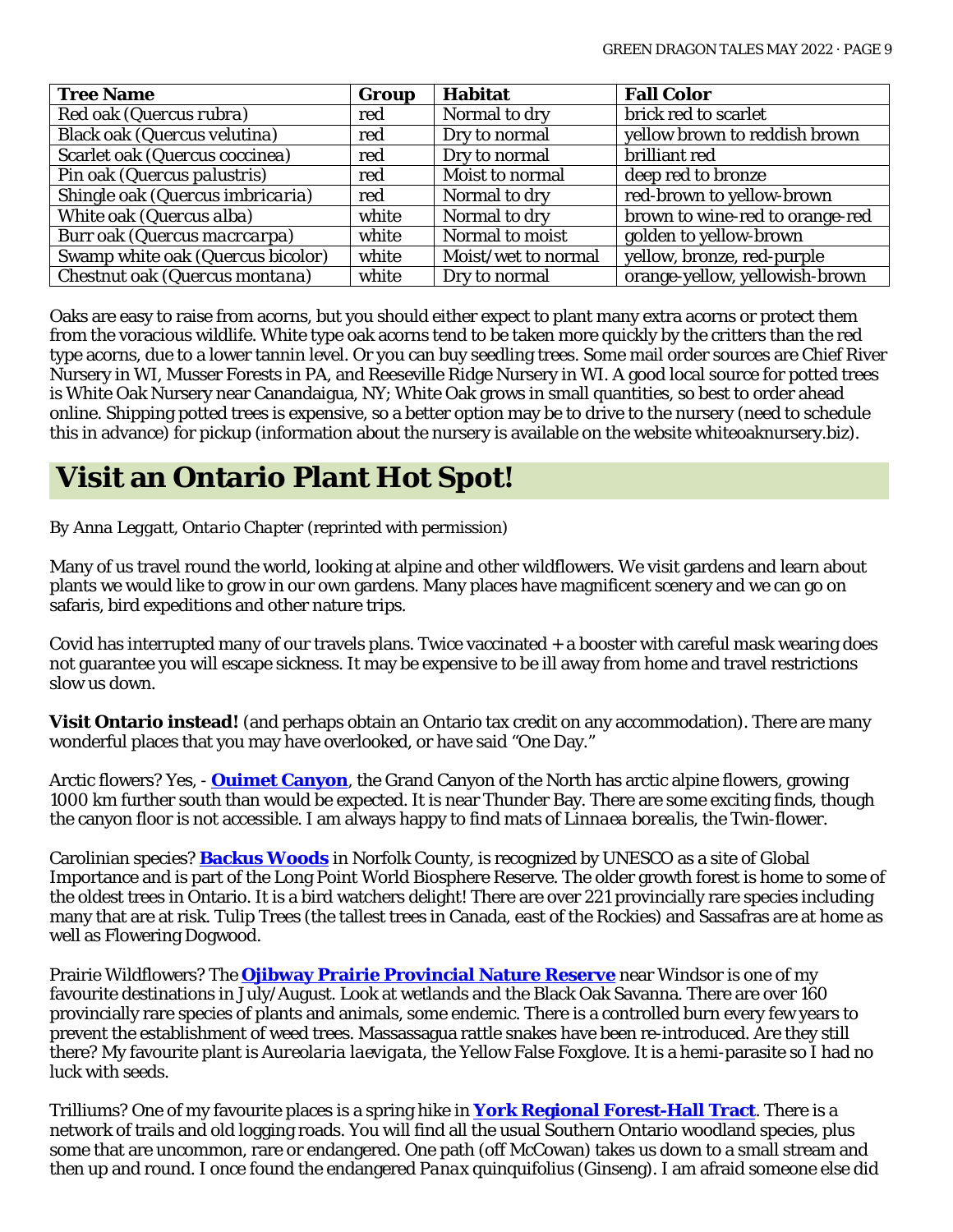too - it has vanished. *Mediola virginiana*, the wild Cucumber Root, grows on shaded banks. This is interesting but not a wow plant. I like the mats of small pink *Polygala paucifolia*, the Fringed Polygala or Gaywings. I also found a patch of the rare, red-fruited *Actaea pachypoda* f. *rubracarpa*. The species with white berries is called "Dolls' Eyes'. All are poisonous.

There are several alvars in Ontario with which have a characteristic limestone flora. **[The Carden Alvar](https://www.ontarioparks.com/parksblog/carden-alvar-provincial-park-and-iba/)  [Provincial Park](https://www.ontarioparks.com/parksblog/carden-alvar-provincial-park-and-iba/)**, near Kirkfield is exciting for birdwatchers, botanists and photographers. 230 bird species, 450 plants, and 140 butterfly/dragonfly species have been recorded. Many are specifically adapted to this area with thin soils above limestone. Look for the endangered loggerhead strike, *Lilium philadelphium*, the Wood Lily, *Geum triflorum*, Prairie Smoke and *Castilleja coccinea*, Paintbrush. Kirkfield is on the Trent Canal. You may be amused to see swallows nesting in the lift-lock.

Then Orchids! There are many places to visit. **[The Bruce Peninsula Orchid Festival](https://www.orchidfest.ca/)** in June and **[Purdon](https://mvc.on.ca/conservation-areas/purdon/)  [Bog](https://mvc.on.ca/conservation-areas/purdon/)** are two. Attend our March Meeting (or the recording) for Orchids of Purdon.

Look for books and Guides. Ontario Field Naturalists, Conservation areas, Ontario Nature all have good resources.

Read *110 Nature Hot Spots in Ontario: The Best Parks, Conservation Areas and Wild Places* by [Chris Earley](https://www.chapters.indigo.ca/en-ca/books/contributor/author/chris-earley/) an[d Tracy Read](https://www.chapters.indigo.ca/en-ca/books/contributor/author/tracy-read/) to nearby find places to visit.

Then tell us about your finds! Have fun!

### **Membership**

*Mary Stauble, Membership Coordinator*

Please welcome new member **Cindy Reiss** from Rochester, NY! It looks like her garden has been featured in *Fine Gardening* Photo of the Day! Take a look here: [Cindy's garden](https://www.finegardening.com/article/cindys-garden-in-new-york)

Make sure you are renewed for 2022 if you want to attend the plant sale this month and buy more plants! The ACNARGS membership year runs the calendar year - Individual @\$15, Household @\$20, Business with business card listing @\$30. Print and complete the 2022 Membership form here: <http://www.acnargs.org/join.pdf> or renew/join at the sale. Questions? Contact Mary at mes2@cornell.edu.

### **Upcoming 2022 ACNARGS Programs**

**NOTE:** Due to COVID we will hold live meetings online via Zoom. Terry Humphries, [terryehumphres@gmail.com,](mailto:terryehumphres@gmail.com) will invite members by email with a link to the meeting.

**May 14**: Members' Plant Sale, Myers Park, Pavilion B, Lansing NY (see article for details); set-up begins 9 a.m., sale begins at ~11 a.m. followed by lunch and optional visit to the Stark/Stauble garden nearby.

June 14-16[: NARGS Annual General Meeting](https://www.nargs.org/event/alpine-visions-exploration-and-inspiration-ithaca-ny-2022) hosted by ACNARGS

**August 20**: Members' Plant Sale, Myers Park, Pavilion B, Lansing NY

**Dates TBD 2023**: NARGS Annual General Meeting hosted by Nova Scotia Chapter

### **Calendar of Select Events & Programs**

**[Chrys Gardener Tour of Ireland, June 19–29, 2022](https://chrysgardener.com/)**

**[Cornell Botanic Gardens](https://cornellbotanicgardens.org/explore/events/)** events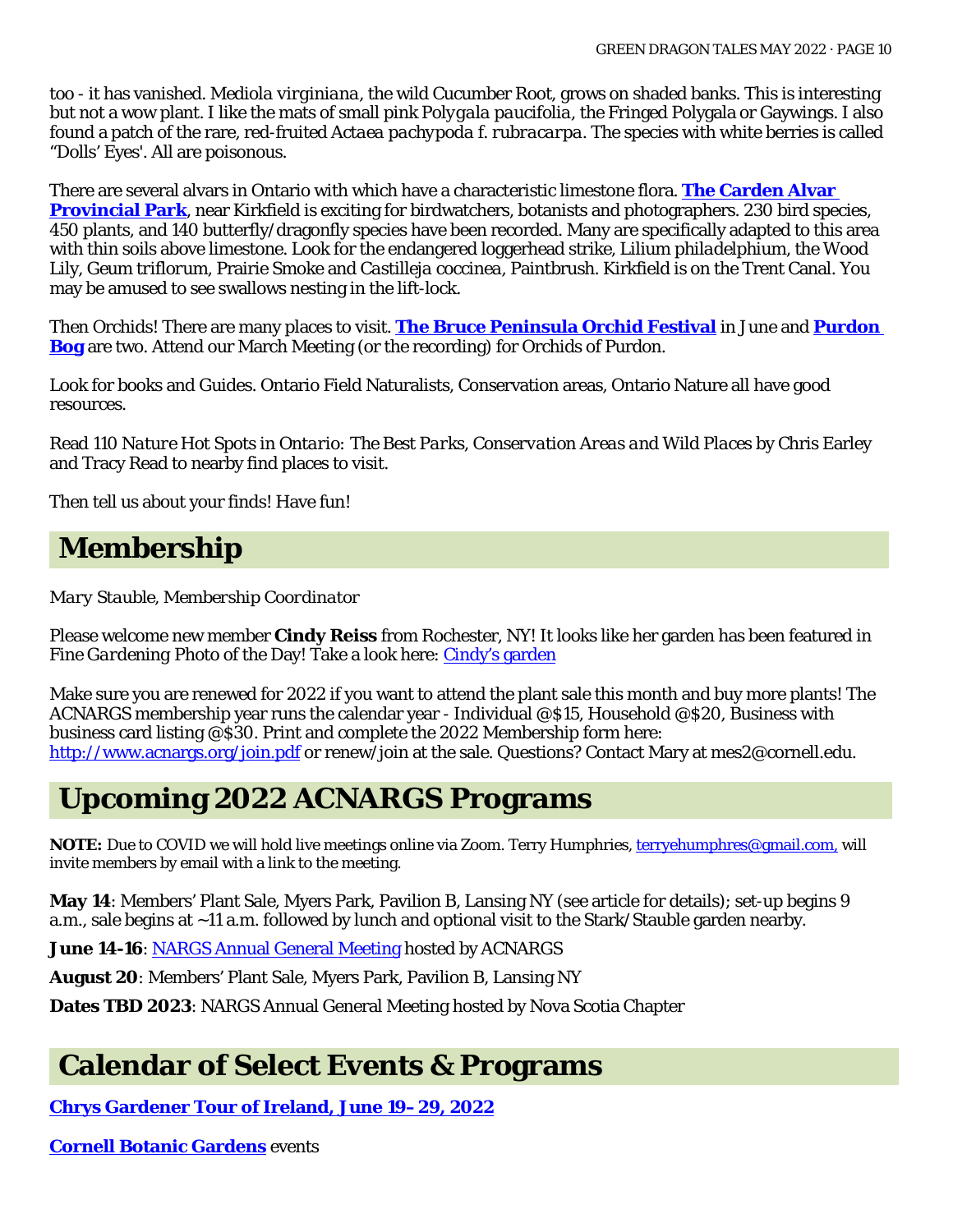#### **[Cornell Cooperative Extension](http://ccetompkins.org/gardening)** gardening resources and information

**[Finger Lakes Native Plant Society](https://flnps.org/)** monthly meetings

**Hardy [Plant Society](https://www.hardyplant.org/)** monthly meetings

#### **[Liberty Hyde Bailey Garden Club](http://www.hort.cornell.edu/LHBGC/)**

To have a garden event in your area listed send all pertinent information to David Mitchell at *[david\\_mitchell\\_14850@yahoo.com](mailto:david_mitchell_14850@yahoo.com)*

# **About ACNARGS**

We are an all-volunteer organization and one of thirty-eight NARGS affiliated chapters active in North America. Our annual Chapter activities include 5 program-speaker meetings, the *Green Dragon* newsletter, web and Facebook pages, garden visits, overnight garden trips, hands-on workshops, two plant sales a year, and frequent plant giveaways. Our meetings are informal, friendly gatherings that provide a wealth of information and offer a source for unusual plants, plus the opportunity to be inspired by other gardeners. The public is always welcome.

Chapter membership starts at \$15 a year based on the calendar year. Membership includes these benefits: newsletter sent to you electronically (or option by mail for an extra fee), opportunity to travel on our planned overnight garden trips, annual membership directory, and plant sale discounts and member only sales, including Plant-of-the-Month sales. Download a membership form at **[www.acnargs.org/join.pdf](http://www.acnargs.org/join.pdf.)**.

Members are welcome to join our Google Group email "ACNARGS\_Member\_Forum". Find out how to join at <https://support.google.com/groups/answer/1067205?hl=en>

# **About NARGS National**

NARGS National is our parent organization: We encourage you to join (online at **www.nargs.org**) for only \$40 a year. Benefits include a seed exchange, a quarterly publication focused on rock gardening, and an online website featuring an archive of past publications, a chat forum and a horticultural encyclopedia. NARGS National also conducts winter study weekends and holds its Annual Meeting in interesting places where attendees have the opportunity to visit gardens and take field trips, often to alpine areas, as well as hear talks by outstanding plants people from around the world. More recently, NARGS is offering botanical tours each year, both within the US and abroad.

### **2022 ACNARGS Board Members and Contacts**

*If you want to volunteer, we'd love to hear from you!*

Chair: **John Gilrein**, **[basecamp@alum.syracuse.edu](mailto:basecamp@alum.syracuse.edu)**  Program: **Terry Humphries**, **[terryehumphries@gmail.com](mailto:terryehumphries@gmail.com)**  Program Committee Members: **Could this be you?** Secretary: Currently rotating amongst "Responsible People" Treasurer: Plant Sales Chair: **Carol Eichle**r **[carolithaca@gmail.com](mailto:carolithaca@gmail.com)**  Plant Sales Committee Members: **Michael Loos**, **BZ Marranca**, **David Mitchell** Plant of the Month: **Marlene Kobre**, **[mkobre@ithaca.edu](mailto:mkobre@ithaca.edu)** Membership: Seeking someone to do this. **Could this be you?** New Member Hospitality: **Graham Egerton** Newsletter Editor: **David Mitchell**, **[dwm23@cornell.edu,](mailto:dwm23@cornell.edu)** alternating with **Carol Eichler**. **Looking for a new editor!** Calendar: **Pat Curran**, **[pc21@cornell.edu](mailto:pc21@cornell.edu)**